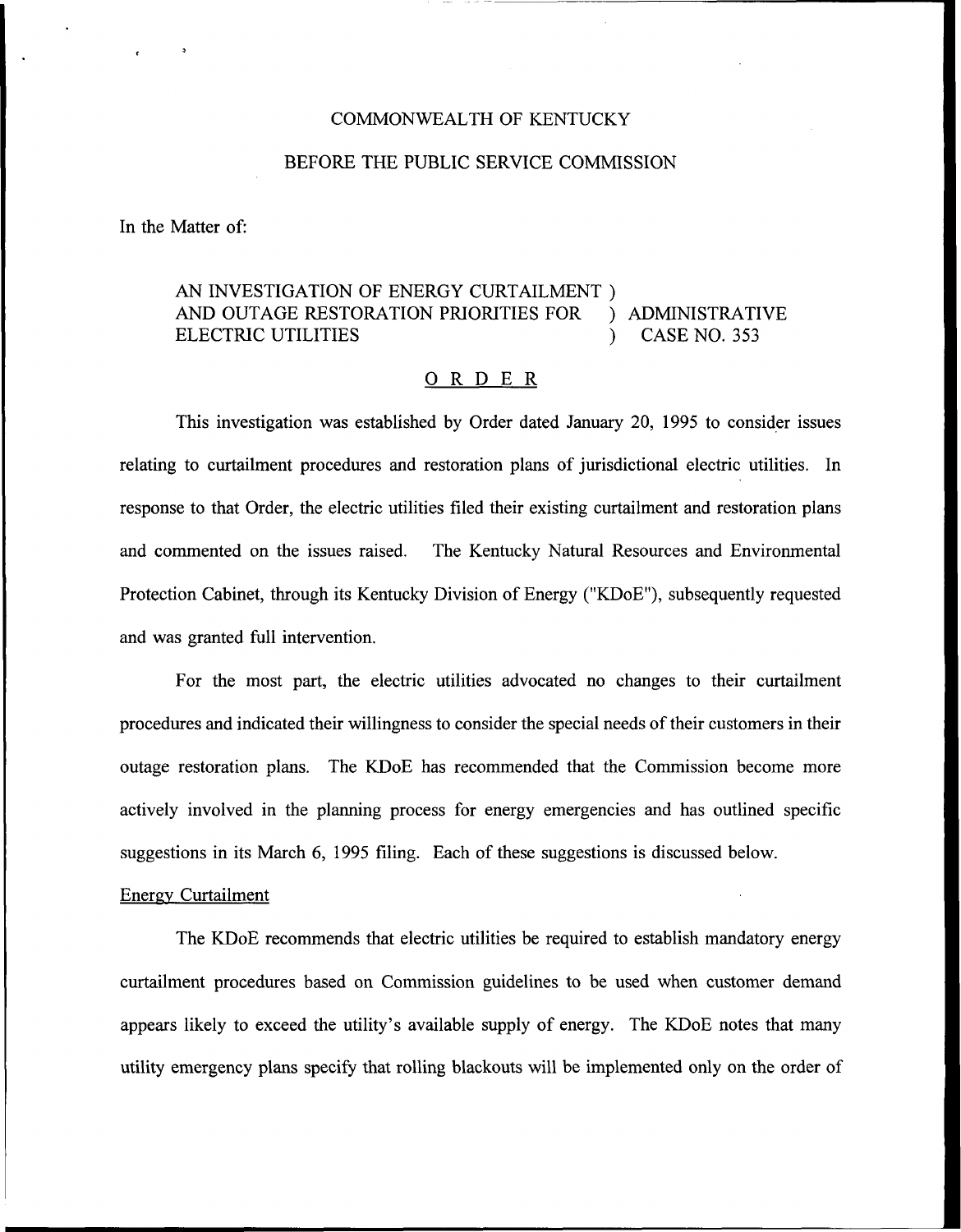government authorities, such as the Governor, to shield the utilities from liability for curtailing customer usage. Under these circumstances, the KDoE asserts that it is important for the utilities, their customers, and government to have a common understanding of how the system will function, particularly when important decisions must be made quickly in an emergency.

The Commission shares these concerns, particularly when decisions must be made quickly. If government-ordered curtailments are necessary, governmental authorities will require assurances that all reasonable steps have been taken to mitigate an energy shortage. Established curtailment procedures would provide a basis for these assurances and expedite the decision making process in an emergency.

Curtailment procedures were established in Administrative Case No. 231.<sup>1</sup> However, those procedures specifically address coal shortages. The utilities' responses in this case demonstrate their common understanding of the general applicability of these procedures, insofar as practicable. To ensure that this common understanding is maintained between emergencies, the Commission will require each jurisdictional utility to include its curtailment procedures in its tariffs. As tariffs reflect the specific terms and conditions of service, it is appropriate for them to describe the process by which service could be curtailed or interrupted.

 $\mathbf{1}$ Administrative Case No. 231, Kentucky Utilities Company and Louisville Gas and Electric Company Contingency Plans for Emergency Procedures during an Energy Shortage. Subsequent cases were established for other electric utilities as follows: Administrative Case No. 23S, East Kentucky Power Cooperative, Inc., and Big Rivers Electric Corporation; Administrative Case No. 239, Union Light, Heat and Power Company Emergency Procedures; Administrative Case No. 240, Emergency Procedures of the Electrical Distribution Utilities Who Are Served by East Kentucky Power Cooperative Corporation; Administrative Case No. 241, Emergency Procedures of the Electric Distribution Utilities Who Are Served by Big Rivers Electric Corporation; Administrative Case No. 243, Jackson Purchase Electric Cooperative Corporation Emergency Procedure.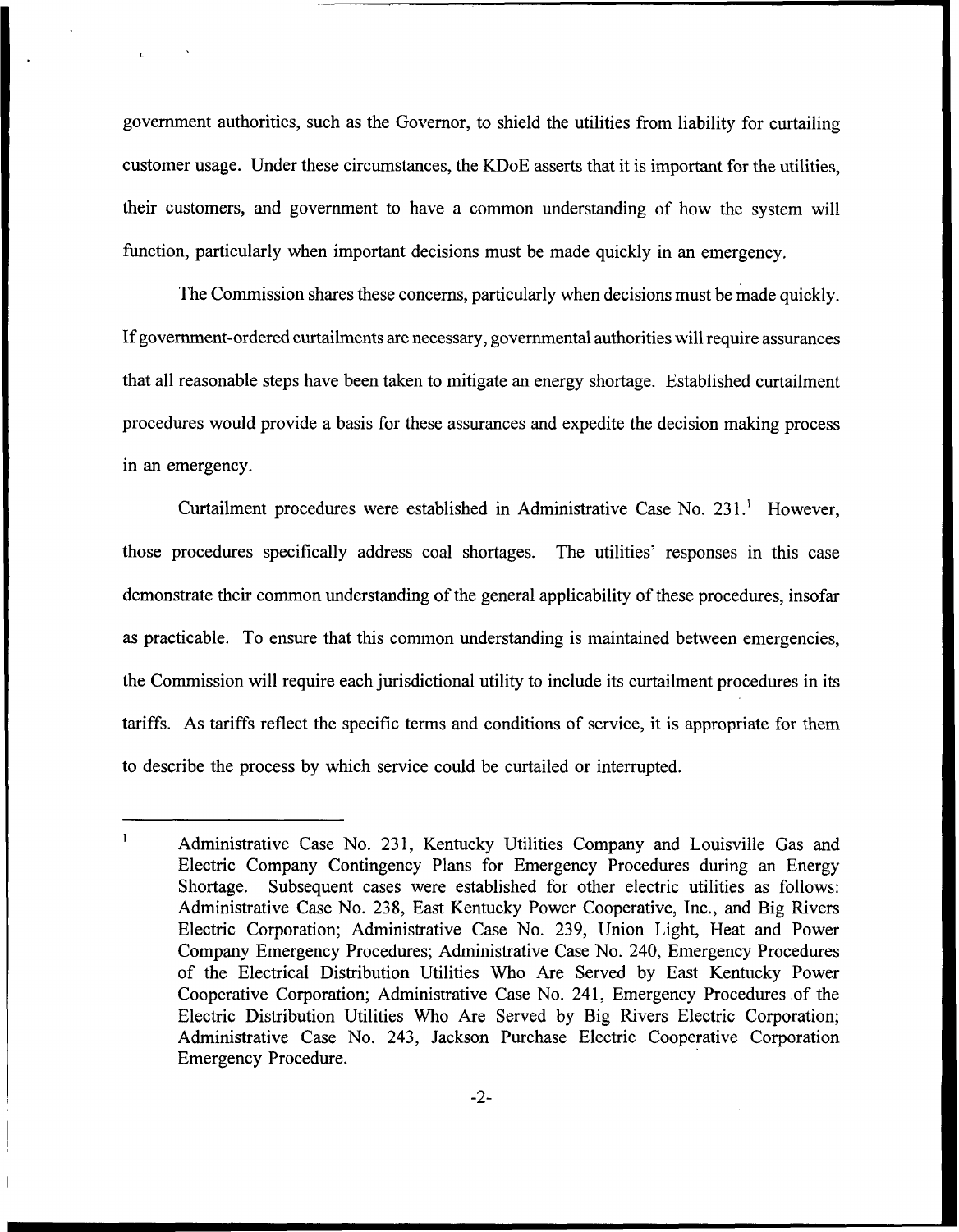Those generating and distribution utilities whose tariffs already contain curtailment procedures, need not refile them if they accurately reflect the current procedure. Curtailment procedures filed in this proceeding should be refiled as tariffs. East Kentucky Power Cooperative, Inc. and Big Rivers Electric Corporation effectively transfer curtailment priority decisions to their member cooperatives. Accordingly, the distribution utilities should include curtailment procedures in their tariffs.<sup>2</sup>

## **Restoration Priorities**

The KDoE recommends that electric utilities be required to establish mandatory emergency restoration priorities based on Commission guidelines. KDoE notes that, because some customers should receive a priority for restoration of power because of health and safety needs, utilities should analyze those needs and take reasonable steps to assure that they are met. KDoE proposed a ranking system with specific types of services included in categories.

The utilities acknowledge the reasonableness of assigning priority to customers with critical health and safety needs. At the same time, they are concerned that restoration priorities not impede efforts to restore systems as quickly as possible. Many note that customers with critical service needs should be required or encouraged to have back-up power supplies.

It is reasonable to expect the electric utilities to analyze their priority needs and take the necessary steps to meet them. Balancing specific individual needs with infrastructure needs that affect a larger population is a delicate task best performed by the affected utility because of the

 $\overline{2}$ Utilities needing to develop curtailment tariffs may wish to review those filed by Blue Grass Rural Electric Cooperative Corporation, Henderson Union Electric Cooperative Corporation, Louisville Gas and Electric Company, and Berea College Electric Utility Department.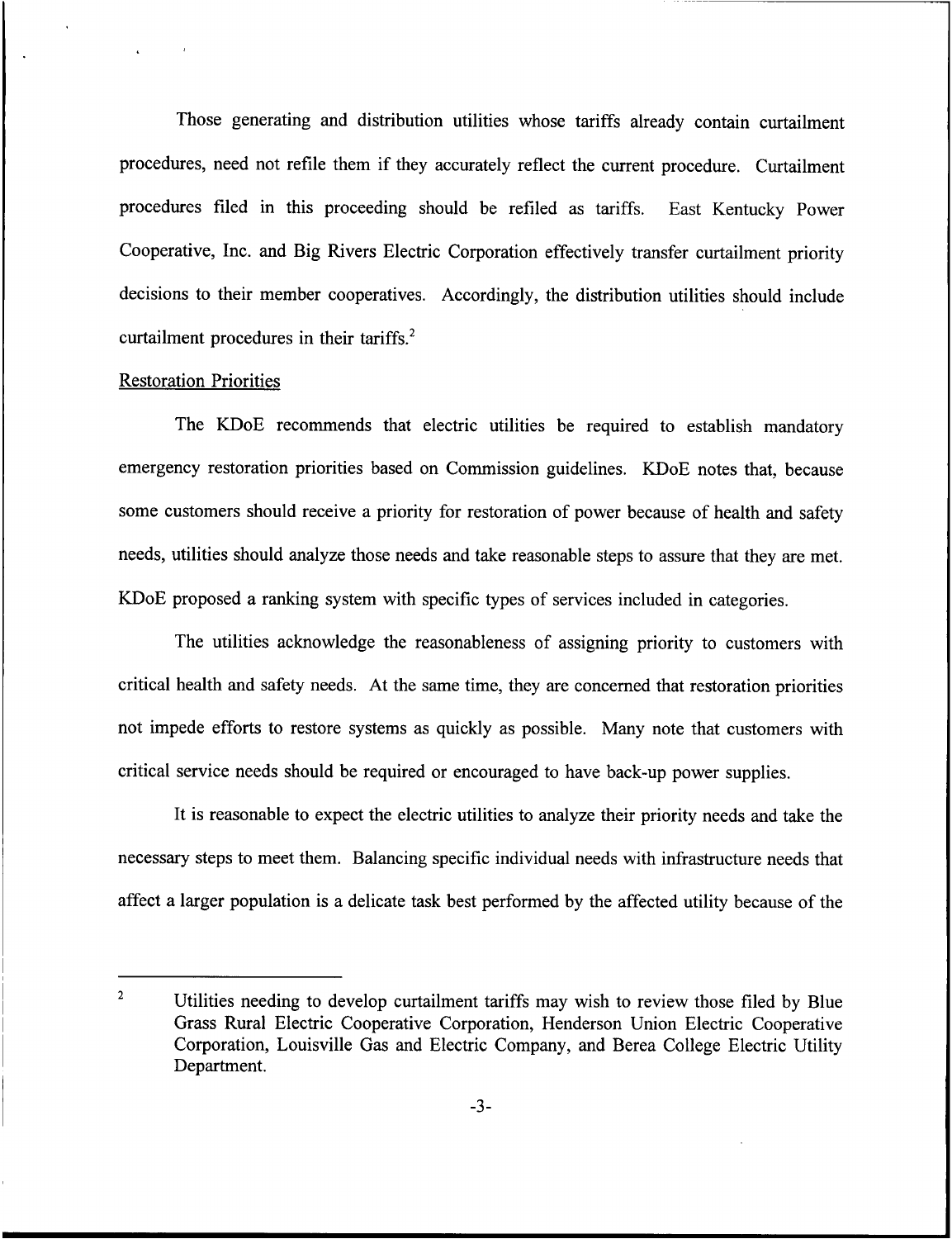detailed information necessary to perform it. Therefore, the Commission will not specify a list of priorities. Instead, the utilities should take those steps necessary to ensure that priority needs are considered in their restoration efforts. Such steps include identification and qualification of critical needs in their service territories and providing reasonable estimates of repair times to aid customers in assessing the need for alternative power sources and temporary relocations. The Commission notes that it would be reasonable to expect that priorities established in curtailment procedures would apply to restoration priorities in reverse order.

## Disaster Plannine

The KDoE urges the Commission to require electric utilities to engage in structured disaster planning. It suggests that as a minimum, disaster planning should address hazard mitigation, response and recovery measures, as well as the planning process itself.

The utilities are generally opposed to requirements imposed by the Commission. As an alternative, Kentucky Utilities Company has proposed that the Commission continue its initiative to coordinate the curtailment and service restoration procedures of utilities through efforts such as regularly scheduled conferences or meetings between the Commission staff and utilities.

Obviously, utilities should plan for disasters. The 1994 winter storm outages highlighted the continuing need for disaster planning, and have again raised the issue of whether additional requirements imposed by the Commission are needed. However, although the KDoE has specified minimum criteria for the disaster planning process, there is no evidence that the utilities need to be compelled to participate. Furthermore, the measures specified by the KDoE illustrate that the disaster planning process is a dynamic, not static, process. The KDoE has already taken the initiative in this regard by jointly sponsoring, with the Kentucky Division of Disaster and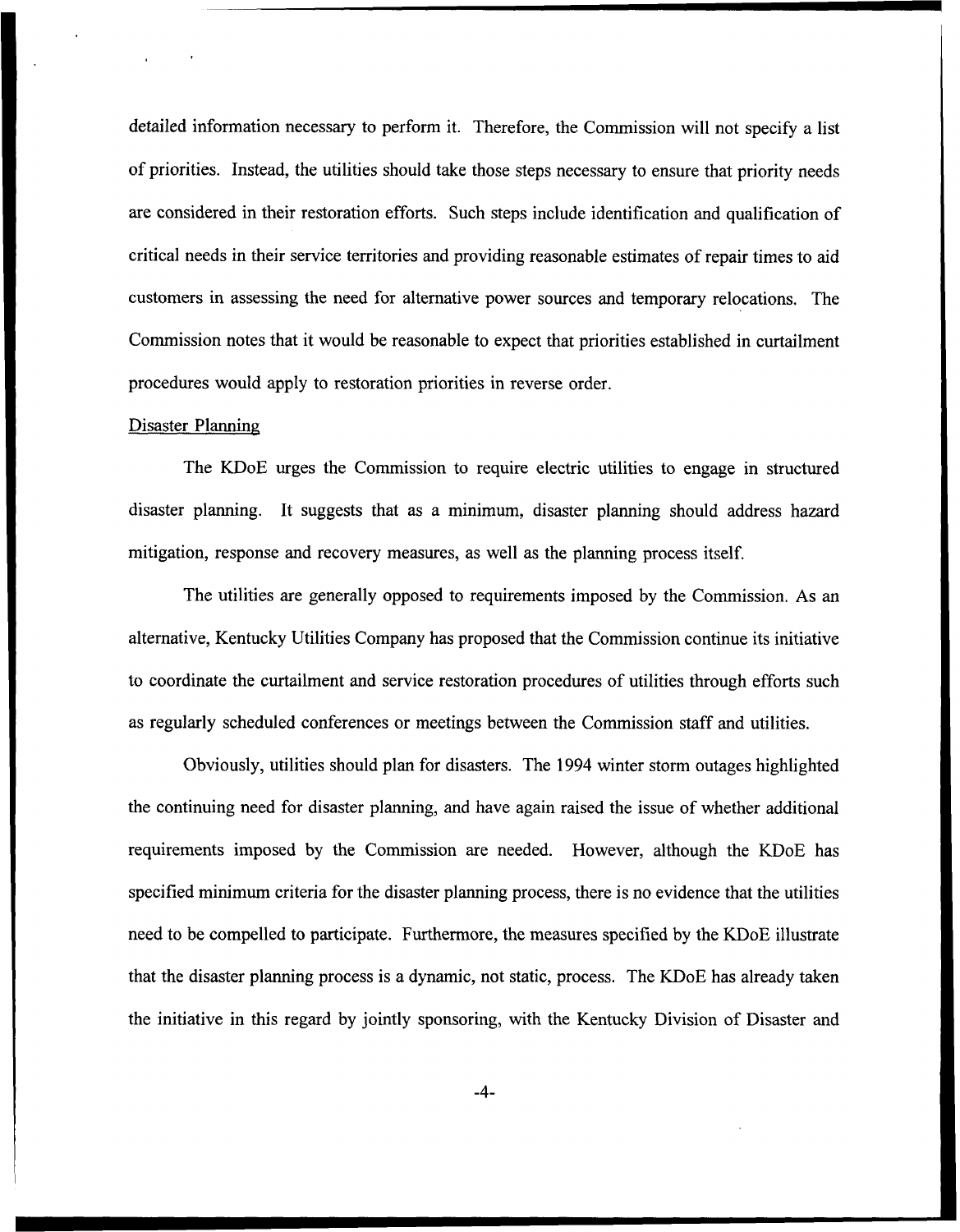Emergency Services, the 1995 Kentucky Energy Preparedness Conference. The most efficient and effective means of ensuring disaster preparedness would be through similar joint efforts involving utilities, interested parties, and Commission staff. Therefore, the Commission will again decline to require utilities to take specific measures on the expectation that the utilities will continue to prepare voluntarily for disasters.

### Generating Capacitv Reserve

The KDoE also recommends that the Commission require electric utilities to assess generating capacity reserve margins necessary to meet priority needs. The KDoE is concerned that possible changes in the industry, such as deregulation of generation, may cause utilities to reduce investment in increased generating capacity which might not be recoverable in a deregulated market. The KDoE is further concerned that some utilities experienced new peak demands during the 1994 severe cold, even though portions of their loads were already curtailed by downed power lines or other transmission and distribution problems.

The issues of generating capacity and reserve margins are fully addressed on a regular basis in the Integrated Resource Planning ("IRP") process. As electric utilities in Kentucky are required to perform resource planning on a periodic basis, it is not necessary to require them to perform an additional assessment outside of the IRP process. In the event that electric generation should be deregulated, it will be up to market forces, not this Commission, to ensure that an adequate supply exists.

# IT IS THEREFORE ORDERED that:

1. Each jurisdictional electric utility shall file its energy curtailment procedures in its tariffs within 60 days of the date of this Order.